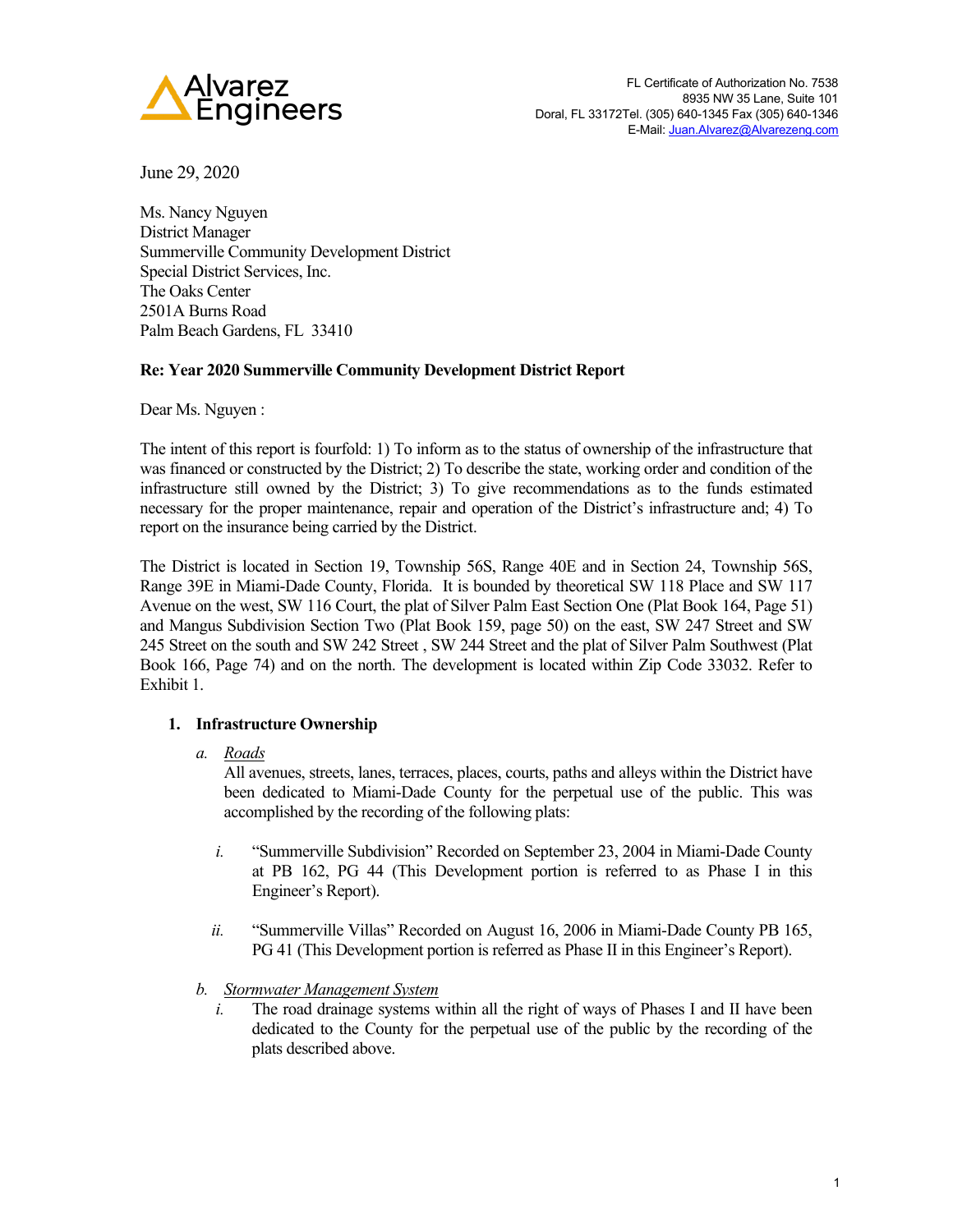

- *ii.* The above-listed plats also dedicate park tracts and other tracts for common areas for joint and several uses of the property owners and for the installation and maintenance of public utilities. These common area tracts are owned and maintained by the District as described below, and depicted in Exhibit 1:
	- 1. Phase I: Tracts "A" through "Z" and Tracts "AA" through "F" and Tracts "HH", "II", "JJ", "LL, and "NN" of Summerville Subdivision, PB 162, PG 44 (Folio Numbers 30-6019-009-1840 and 30-6019-009-1850). The deed granting the tracts to the CDD was recorded at ORB 30810, PG 4566.
	- 2. Phase II: A portion of Tract "A" and all of Tracts "C" through "Z" of Summerville Villas, PB 165, PG 41 (Folio Numbers 30-6924-001-0850 and 30-6924-001-0870). The deeds granting the tracts to the CDD were recorded at ORB 30810, PG 4566 and ORB 31246, PG 4432.
- *c. Water and Sewer Systems in Phases I and II*

The water and sewer systems in Phases I and II were conveyed to Miami-Dade County Water and Sewer Department (WASD) for ownership and maintenance. Concerns may be reported to the County at either of the following numbers: 305-274-9272 (Emergencies) or 305-665-7477 (Customer Service).

# **2. State, Working Order and Condition of the Infrastructure Currently Owned by the District**

- *a. Roads*
	- *i.* Phase I. The County roads are in good working order and condition. Concerns with the County roads may be reported online to the Miami-Dade County Department of Public Works and Waste Management by following the following link:

<http://www.miamidade.gov/publicworks/report-problems.asp>

- *ii.* Phase II: The County roads are in good working order and condition. Concerns with the County roads may be reported online to the Miami-Dade County Department of Public Works and Waste Management by following the link above.
- *b. Stormwater Management System*
	- *i.* The roadway drainage systems in Phases I and II have been completed. The open areas and parks in both phases are completed and in good condition.
	- *ii.* Flood and drainage complaints within the road right of ways may be reported online to the Miami-Dade County Department of Public Works and Waste Management by filing the following form:

<https://www.miamidade.gov/environment/flood-complaints.asp>

- *c. Water Distribution System*
	- *i.* The water distribution system in Phase I has been completed and conveyed to the County for ownership and maintenance under WASD Agreement No. 18364. The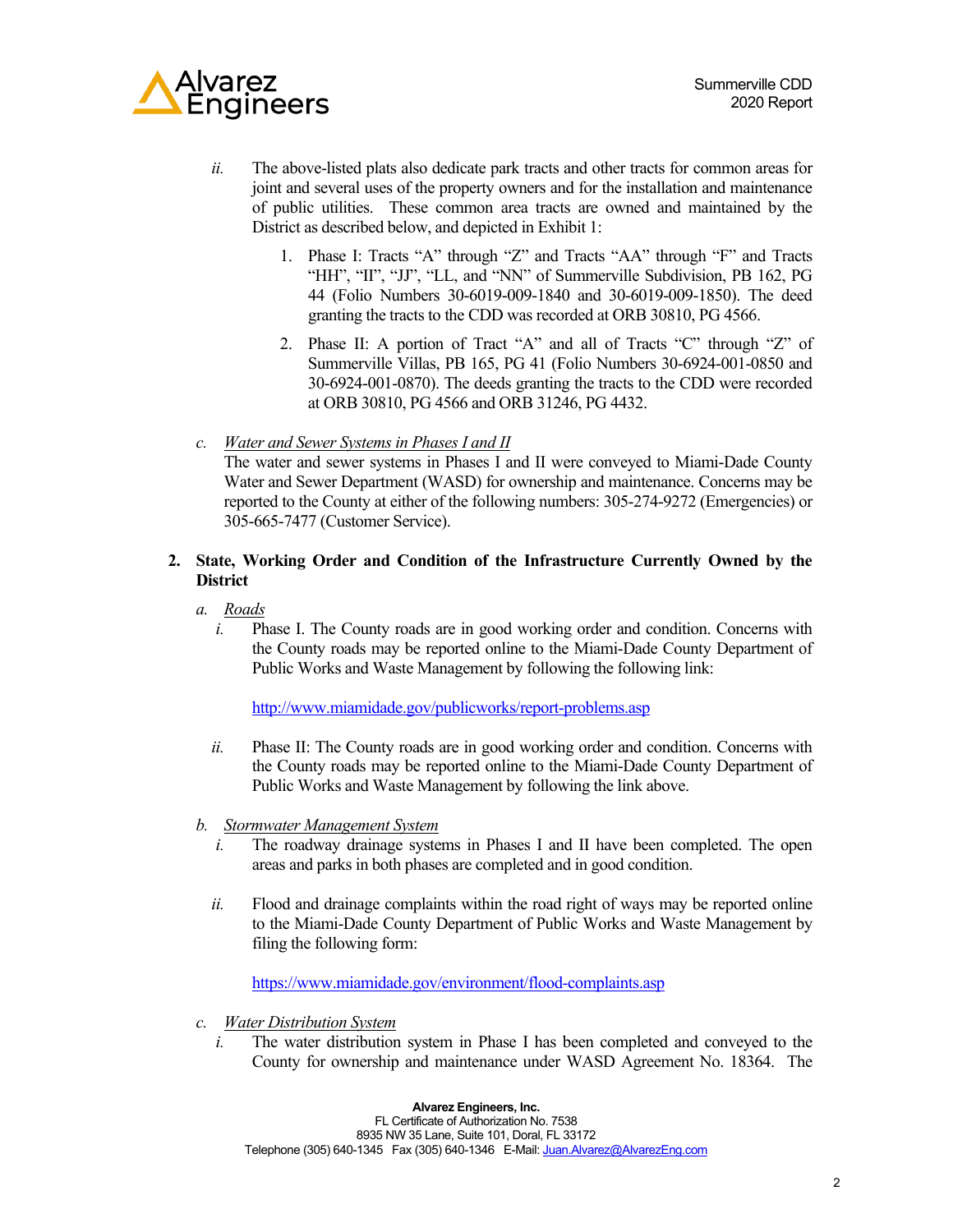

water distribution system in Phase II has been completed and conveyed to the County for ownership and maintenance under WASD Agreement No. 19297.

- *d. Sanitary Sewer System*
	- *i.* The sanitary sewer system in Phase I has been completed and conveyed in good working order and condition to Miami-Dade County for ownership and maintenance, under WASD Agreement No. 18364. The sanitary sewer system in Phase II has been completed and conveyed to the County for ownership and maintenance under WASD Agreement No. 19297.

Concerns with the water and sewer systems owned by WASD may be reported to WASD at either of the following numbers: 305-274-9272 (Emergencies) or 305-665-7477 (Customer Service).

### **3. Estimated Maintenance Costs for District-Owned Infrastructure**

- *a. General*
	- *i.* The CDD proposed 2020-2021 Fiscal Year Budget has the following amounts for maintenance expenditures:

| 2020-2021 Budget for Maintenance        |          |
|-----------------------------------------|----------|
| Lawn Maintenance/Irrigation/Open Tracts | \$6,000  |
| <b>Field Operations Management</b>      | \$720    |
| Engineering/Annual Report/Inspections   | \$1,200  |
| <b>HOA</b> Contribution                 | \$15,000 |
| Total                                   | \$22,920 |

For more detailed information on the 2020-2021 Fiscal Year Budget, for Summerville CDD please visit the District's website at the following link:

<http://summervillecdd.org/financials/>

- *b. Roads*
	- *i.* The County maintains the County-owned roads within the District and therefore no maintenance cost estimates are given for such purpose in this report.
	- *ii.* Park and open space tracts are owned and maintained by the District. The District has allocated enough funds to maintain these areas in the 2020-2021 Fiscal Year Budget.
- *c. Stormwater Management System*
	- *i.* The County maintains the drainage system of the roads within the District and therefore no maintenance cost estimates are given for such purpose in this report.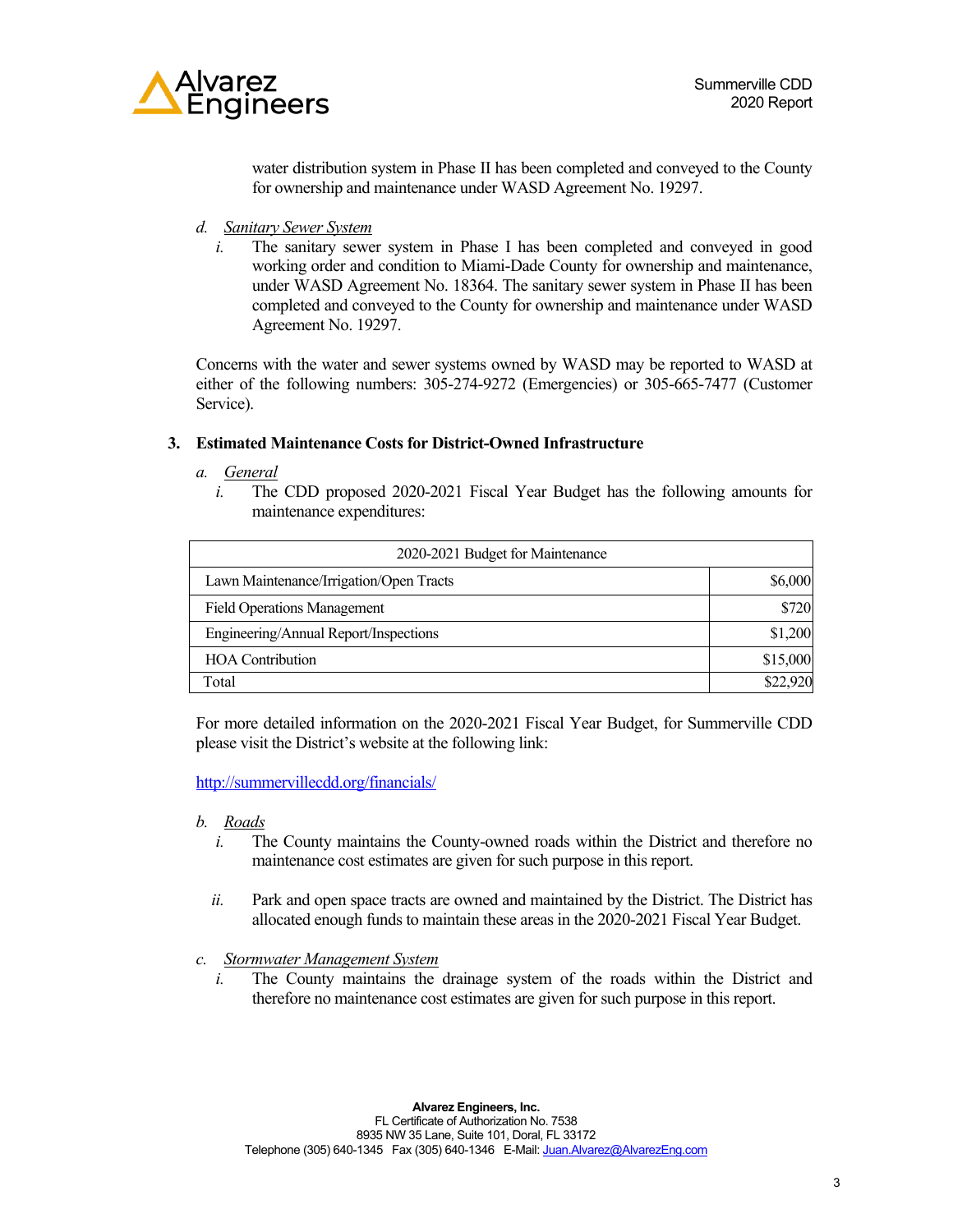

## *d. Water and Sewer Systems*

*i.* The water and sewer systems in Phases I and II are maintained, operated and funded by WASD, and therefore no maintenance cost estimates are given for such purpose in this report.

## **4. Insurance**

Alvarez Engineers has reviewed the District's general liability, hired non-owned auto, employment practices liability and public officials liability insurance policy provided by Florida Insurance Alliance under Agreement No. 100119063 for the period between October 1, 2019 and October 1, 2020. The District has budgeted enough funds to cover the insurance premium.

This report was prepared to the best of my knowledge and belief and is based on field observations conducted by Alvarez Engineers personnel, the District Engineer's Report, public documents available, and communications with the District's field staff.

If you have any questions, please do not hesitate to contact me at 305-640-1345 or at [Juan.Alvarez@Alvarezeng.com.](mailto:Juan.Alvarez@Alvarezeng.com) 

Sincerely, **Alvarez Engineers, Inc.**

Juan R. Alvarez

Juan R. Alvarez, PE District Engineer Florida Engineer License No. 38522 Digitally Signed Date: June 29, 2020